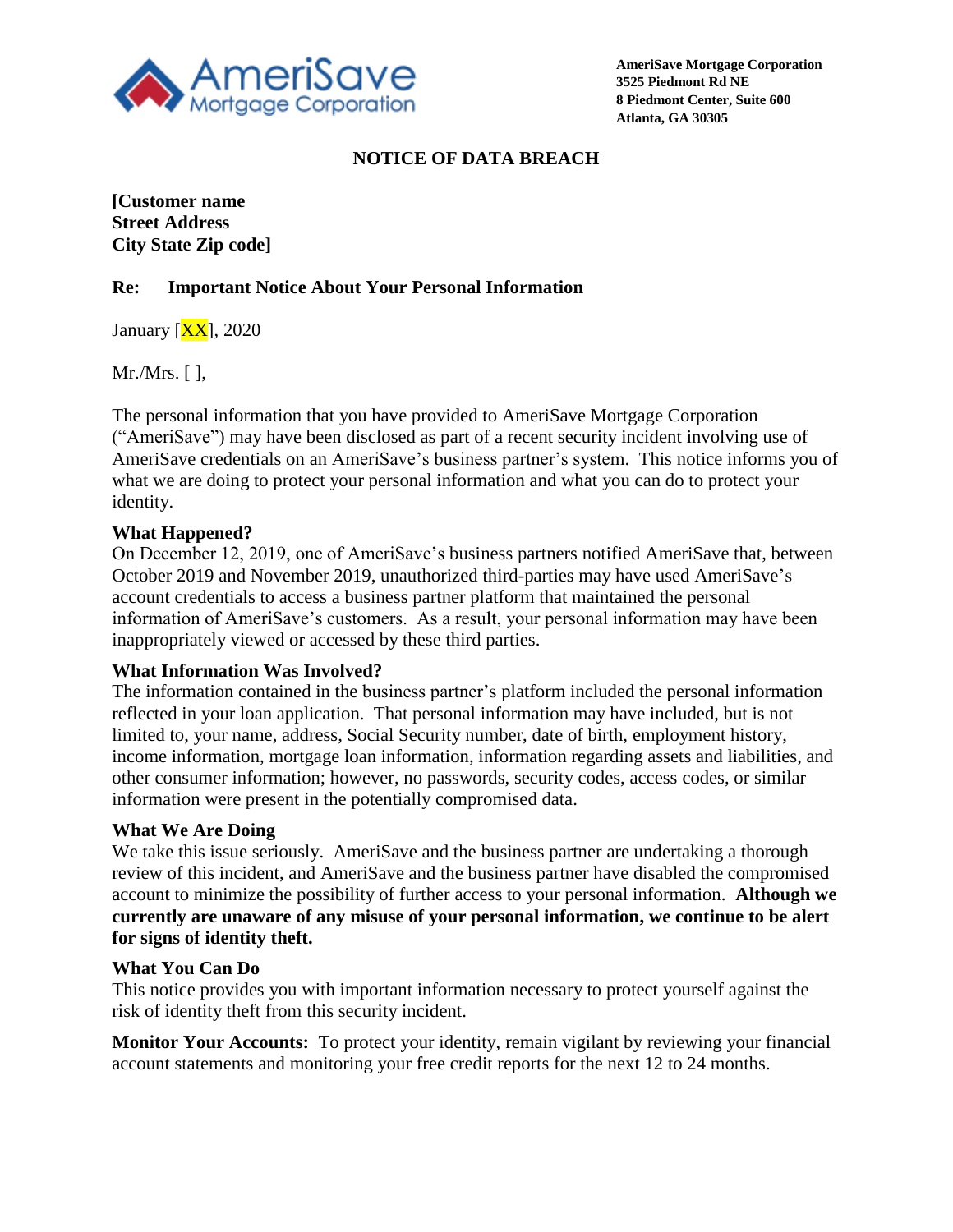If in the course of reviewing your accounts and credit reports you discover any suspicious financial activity, please contact law enforcement and file a police report of identity theft. You should also obtain a copy of the police report; you may need it to clear up the fraudulent debts. Please also notify us of the suspicious activity.

**Free Credit Monitoring:** To help protect your identity, we are offering a **complimentary oneyear membership of Experian's® IdentityWorksSM**. This product provides you with superior identity detection and resolution of identity theft. To activate your membership and start monitoring your personal information please follow the steps below:

- Ensure that you **enroll by**: **[enrollment end date**] (Your code will not work after this date.)
- Visit the Experian IdentityWorks website to enroll: [URL]
- Provide your **activation code**: **[code]**

If you have questions about the product, need assistance with identity restoration or would like an alternative to enrolling in Experian IdentityWorks online, please contact Experian's customer care team at [customer service number] by **[enrollment end date].** Be prepared to provide engagement number **[engagement #]** as proof of eligibility for the identity restoration services by Experian.

# **Additional Details Regarding Your One-Year Experian IdentityWorks Membership:**

A credit card is **not** required for enrollment in Experian IdentityWorks.

You can contact Experian **immediately** regarding any fraud issues, and have access to the following features once you enroll in Experian IdentityWorks:

- **Experian credit report at signup:** See what information is associated with your credit file. Daily credit reports are available for online members only.\*
- **Credit Monitoring:** Actively monitors Experian file for indicators of fraud.
- **Identity Restoration:** Identity Restoration agents are immediately available to help you address credit and non-credit related fraud.
- Experian Identity Works ExtendCARE<sup>TM</sup>: You receive the same high-level of Identity Restoration support even after your Experian IdentityWorks membership has expired.
- **Up to \$1 Million Identity Theft Insurance\*\*:** Provides coverage for certain costs and unauthorized electronic fund transfers.

If you believe there was fraudulent use of your information and would like to discuss how you may be able to resolve those issues, please reach out to an Experian agent at [customer service] number]. If, after discussing your situation with an agent, it is determined that Identity Restoration support is needed, then an Experian Identity Restoration agent is available to work with you to investigate and resolve each incident of fraud that occurred (including, as appropriate, helping you with contacting credit grantors to dispute charges and close accounts; assisting you in placing a freeze on your credit file with the three major credit bureaus; and assisting you with contacting government agencies to help restore your identity to its proper condition).

<sup>\*</sup> Offline members will be eligible to call for additional reports quarterly after enrolling

<sup>\*\*</sup> The Identity Theft Insurance is underwritten and administered by American Bankers Insurance Company of Florida, an Assurant company. Please refer to the actual policies for terms, conditions, and exclusions of coverage. Coverage may not be available in all jurisdictions.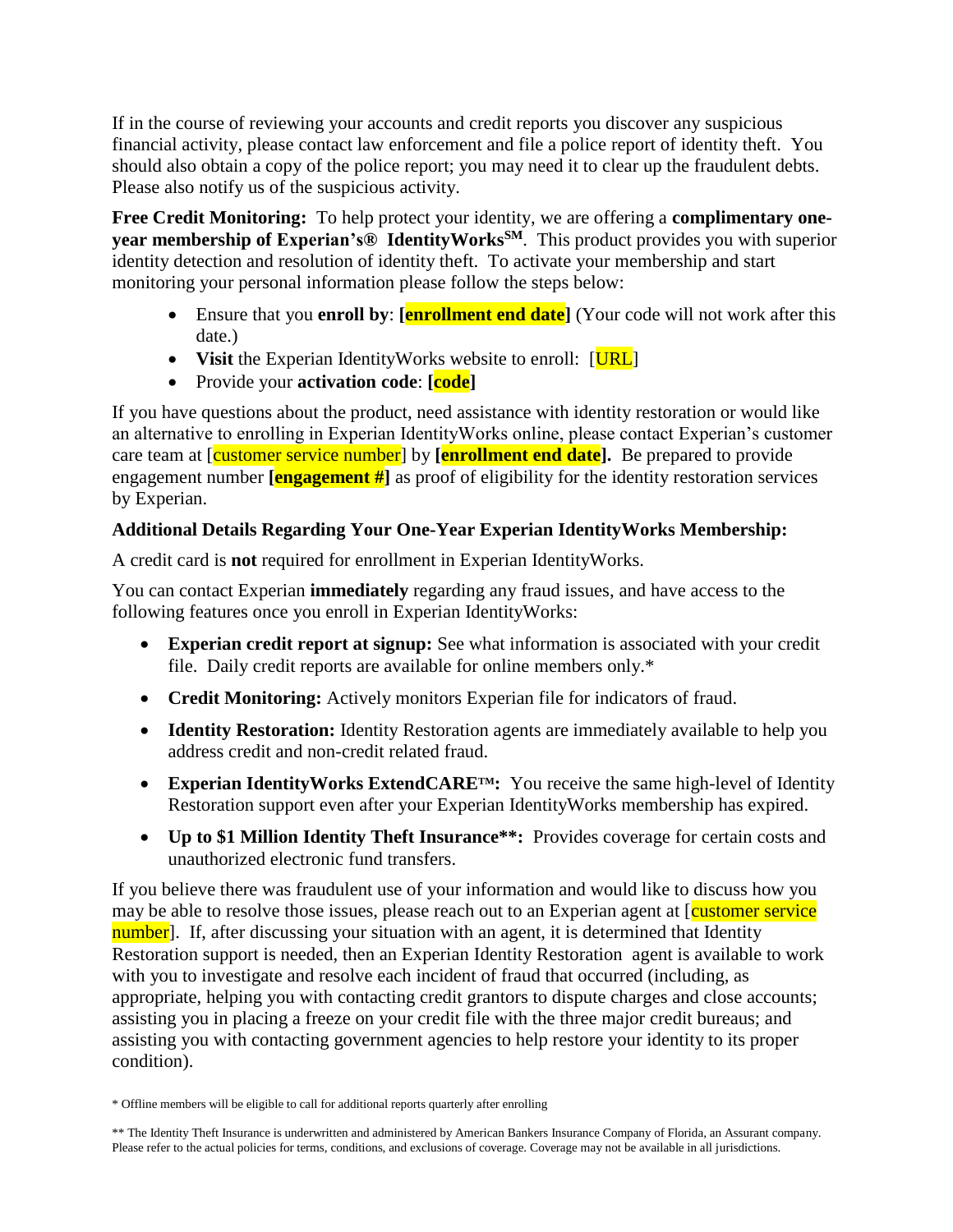Please note that this Identity Restoration support is available to you for one year from the date of this letter and does not require any action on your part at this time. The Terms and Conditions for this offer are located at [www.ExperianIDWorks.com/restoration.](http://www.experianidworks.com/restoration) You will also find self-help tips and information about identity protection at this site.

**Free Credit Reports:** In addition, you have the right to request that each of the three consumer reporting agencies listed below send you a free copy of your credit reports once every twelve months for your review. To order your free credit report, visit [www.annualcreditreport.com,](http://www.annualcreditreport.com/) call toll-free at 1-877-322-8228, or complete the Annual Credit Report Request Form on the U.S. Federal Trade Commission's website at www.ftc.gov and mail it to Annual Credit Report Request Service, P.O. Box 105281, Atlanta, GA 30348-5281. Do not contact the three credit bureaus individually; they provide your free report only through the website or toll-free number

Even if you do not find any suspicious activity on your initial credit reports, the Federal Trade Commission recommends that you check your credit reports periodically. Thieves may wait to use stolen personal information at different times. Checking your credit reports periodically can help you spot problems and address them quickly. If you find accounts you did not open, inquiries from creditors that you did not initiate, or inaccurate personal information (such as you home address or Social Security number), please call the consumer reporting agency at the telephone number on the report.

**Fraud Alerts:** In addition to reviewing your credit report, you have the right to place a fraud alert on your credit file. A fraud alert requires creditors to contact you before they open any new accounts or change your existing accounts. To place a fraud alert on your credit file, please call any one of the three major credit bureaus listed below. As soon as one credit bureau confirms your fraud alert, the others are notified to place fraud alerts. The initial fraud alert stays on your credit report for 90 days. You can renew it after 90 days.

| <b>Equifax Information</b> | <b>Experian</b>  | <b>TransUnion</b>  |
|----------------------------|------------------|--------------------|
| <b>Services LLC</b>        | P.O. Box 9554    | P.O. Box 2000      |
| P.O. Box 105069            | Allen, TX 75013  | Chester, PA 19016  |
| Atlanta, GA 30348-5069     | $(888)$ 397-3742 | $(800)$ 680-7289   |
| $(800)$ 525-6285           | www.experian.com | www.transunion.com |
| www.equifax.com            |                  |                    |

**Security Freeze:** You also may want to place a credit freeze on your credit file. A credit freeze means potential creditors cannot get your credit report. That makes it less likely that an identify thief can open new accounts in your name. Please be mindful that placing a security freeze on your credit report may delay, interfere with, or prevent the timely approval of any requests you make for new loans, credit mortgages, employment, housing, or other services. To place a credit freeze on your credit file, please call any one of the three major credit bureaus listed above or use the webpages listed below:

**Equifax:** <https://www.equifax.com/personal/credit-report-services/credit-freeze/> **Experian:** [http://www.experian.com/consumer/security\\_freeze.html](http://www.experian.com/consumer/security_freeze.html) **TransUnion:** <https://www.transunion.com/credit-freeze>

**Learn More About Identity Theft:** If you would like to learn more about identity theft or to report identity theft, the Federal Trade Commission has online guidance about the steps that